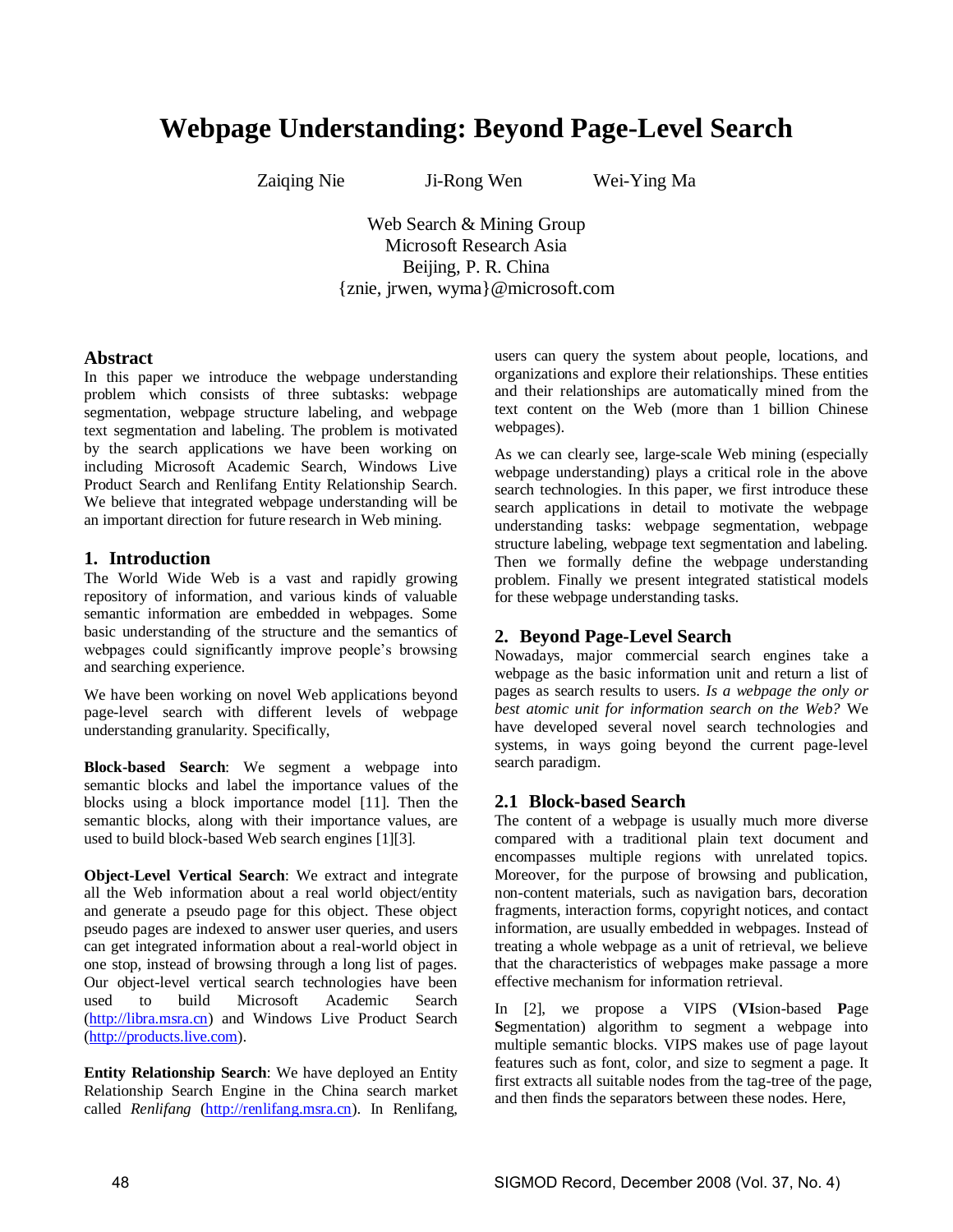

**Figure 1. VIPS segmentation of a sample webpage**

separators denote the horizontal or vertical lines in a page that visually do not cross any node. Figure 1 shows the result of using VIPS to segment a sample CNN webpage.

After segmenting a webpage into semantic blocks, we compute the importance values of the blocks using a block importance model [11]. Then the semantic blocks, along with their importance values, are used to build block-based Web search engines with block-level link analysis [1] and block-based ranking [3] algorithms, and finally to improve the relevance of search results.

## **2.2 Object-Level Vertical Search**

Much structured information about real-world objects is embedded in webpages and online databases. We explored a new paradigm to enable web search at the object level. We developed a set of technologies to automatically extract, integrate and rank structured Web objects [6][7][8][14], and then build powerful object-level vertical search engines for specific domains such as product search, academic search, and local search.

Information (e.g., attributes) about a web object is usually distributed in many web sources and within small segments of webpages. The task of an object extractor is to extract meta-data about a given type of objects from every webpage containing this type of objects. For example, for each crawled product webpage, we extract the *name*, *image*, *price* and *description* of each product from it using machine learning algorithms. If all of these product pages or just a portion of them are correctly extracted, we will have a huge collection of meta-data about real-world products that could be used for further knowledge discovery and query answering. Our statistical study on 51,000 randomly crawled webpages shows that about 12.6 percent are product pages. That is, there are about 1 billion product pages within a search index of 9 billion webpages.



**Figure 2. Automatically generated entity relationship graph for the query "Bill Gates" by our entity relationship search engine** 

However, how to extract product information from webpages generated by many (maybe tens of thousands of) different templates is non-trivial. One possible solution is that we first distinguish webpages generated by different templates, and then build an extractor for each template. We say that this type of solution is *template-dependent* (i.e., wrappers). However, accurately identifying webpages for each template is not a trivial task because even webpages from the same website may be generated by dozens of templates. Even if we can distinguish webpages, templatedependent methods are still impractical because the learning and maintenance of so many different extractors for different templates will require substantial human effort. By empirically studying webpages across websites about the same type of objects, we found strong templateindependent features. The information about an object in a webpage is usually grouped together as an *object block*, as shown in Figure 4.

Using our Vision-based Page Segmentation (i.e., VIPS) algorithm and data record extraction technologies, we can automatically detect these object blocks, which are further segmented into atomic extraction units (i.e., HTML elements) called *object elements*. Each object element provides (partial) information about a single attribute of the web object. The web object extraction problem can be solved as a webpage structure labeling problem assuming we don't need to further segment the text content within the HTML elements [14].

With the Web object extraction and ranking technology, people can get integrated information about a real-world object in one stop, instead of browsing through a long list of pages. Our object-level vertical search technologies have been used to build Microsoft Academic Search and Windows Live Product Search. For more information about our object-level vertical search work, please refer to [6].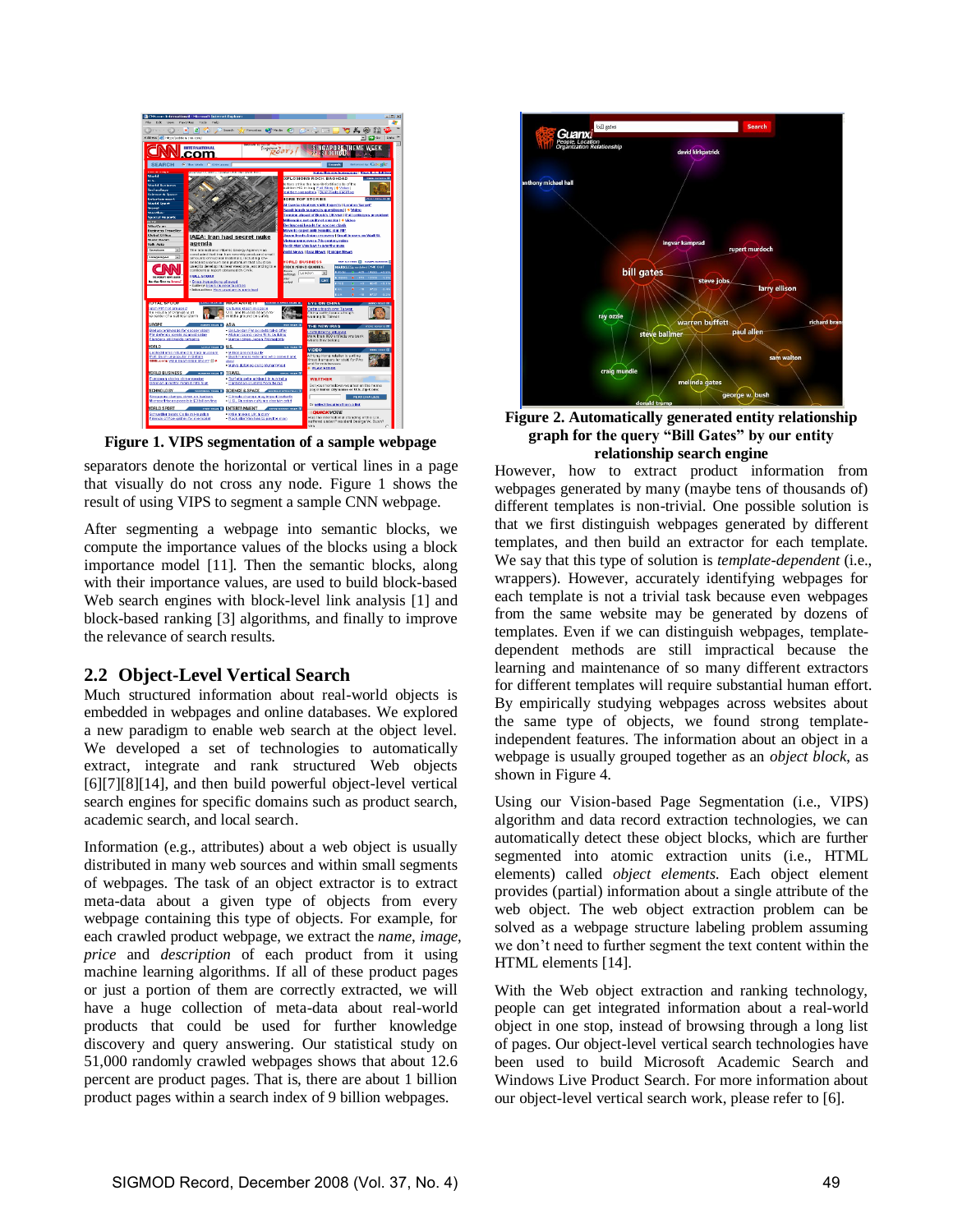## **2.3 Entity Relationship Mining and Search**

We have deployed an Entity Relationship Search Engine in the China search market called Renlifang. Currently Renlifang only serves in the Chinese language domain, and the knowledge is automatically mined from more than 1 billion crawled Chinese webpages.

Renlifang is a different kind of search engine, one that explores relationships between entities. In Renlifang, users can query the system about people, locations, and organizations and explore their relationships. These entities and their relationships are automatically mined from the text content on the Web. For each crawled webpage in Renlifang, the system extracts entity information and detects relationships, covering a spectrum of everyday individuals and well-known people, locations, or organizations.

Below we list the key features of Renlifang:

- **Entity Relationship Mining and Navigation**. Renlifang enables users to explore highly relevant information during searches to discover interesting relationships about entities associated with their query.
- **Expertise Finding**. For example, Renlifang could return a ranked list of people known for dancing or any other topic.
- **Web-Prominence Ranking**. Renlifang detects the popularity of an entity and enables users to browse entities in different categories ranked by their prominence on the Web during a given time period.
- **People Bio Ranking.** Renlifang ranks text blocks from webpages by the likelihood of being biography/description blocks.

Renlifang has been well received by Chinese Internet users and media with positive comments and millions of daily page-views in peak days. The English version of Renlifang is under development. In Figure 2, we show an automatically generated entity relationship graph using our English Renlifang prototype.

In entity relationship search, we need to extract the entity names and the related entities from both free text content and structured HTML elements within every webpage we crawled. So we need to use both page structure labeling and text segmentation and labeling technologies.

## **2.4 Categorization of Search Engines**

Figure 3 shows a matrix about the categorization of search engines. Traditional web search engines can be classified as "page-level general search" engines, which simply crawl as many webpages as possible and treat each page as the basic



**Figure 3. From Page-Level Search to Object-Level Search** 

retrieval unit. We see that there are two important trends towards next generation search engines. One trend is from general search to vertical search. We can restrict the search to a special domain and build page-level vertical search. For example, Google Scholar is an academic vertical search engine designed to help users to identify academic information. Another trend is from page-level to objectlevel. In some domains, data are more structured and uniform and it's relatively easy to define object schemas and conduct object extraction. Libra academic search is a typical application of object-level vertical search technologies. If we can automatically mine all types of entities and their relationships, we can build an object-level general search engine. This is actually the so-called Web Database dream, which aims to treat the whole Web as a huge database. The key here is to provide generic entity relationship mining and search technologies. Renlifang is a preliminary attempt towards this direction. For example, to extend Renlifang to support product relationship search, we only need to re-train the Named Entity Recognition model to optimize for product name extraction.

As we can see from the above search applications including block-based search, object-level vertical search and entity relationship search, some shallow understanding of the webpages will significantly improve users' browsing and searching experiences.

## **3. Problem Definition**

In this section we define the webpage understanding problem which consists of three sub-tasks: webpage segmentation, webpage structure labeling, and webpage text segmentation and labeling.

## **3.1 Webpage Segmentation**

To segment a webpage into semantically coherent units, the visual presentation of the page contains a lot of useful cues. Generally, a webpage designer would organize the content of a webpage to make it easy for reading. Thus, semantically coherent content is usually grouped together and the entire page is divided into regions for different content using explicit or implicit visual separators such as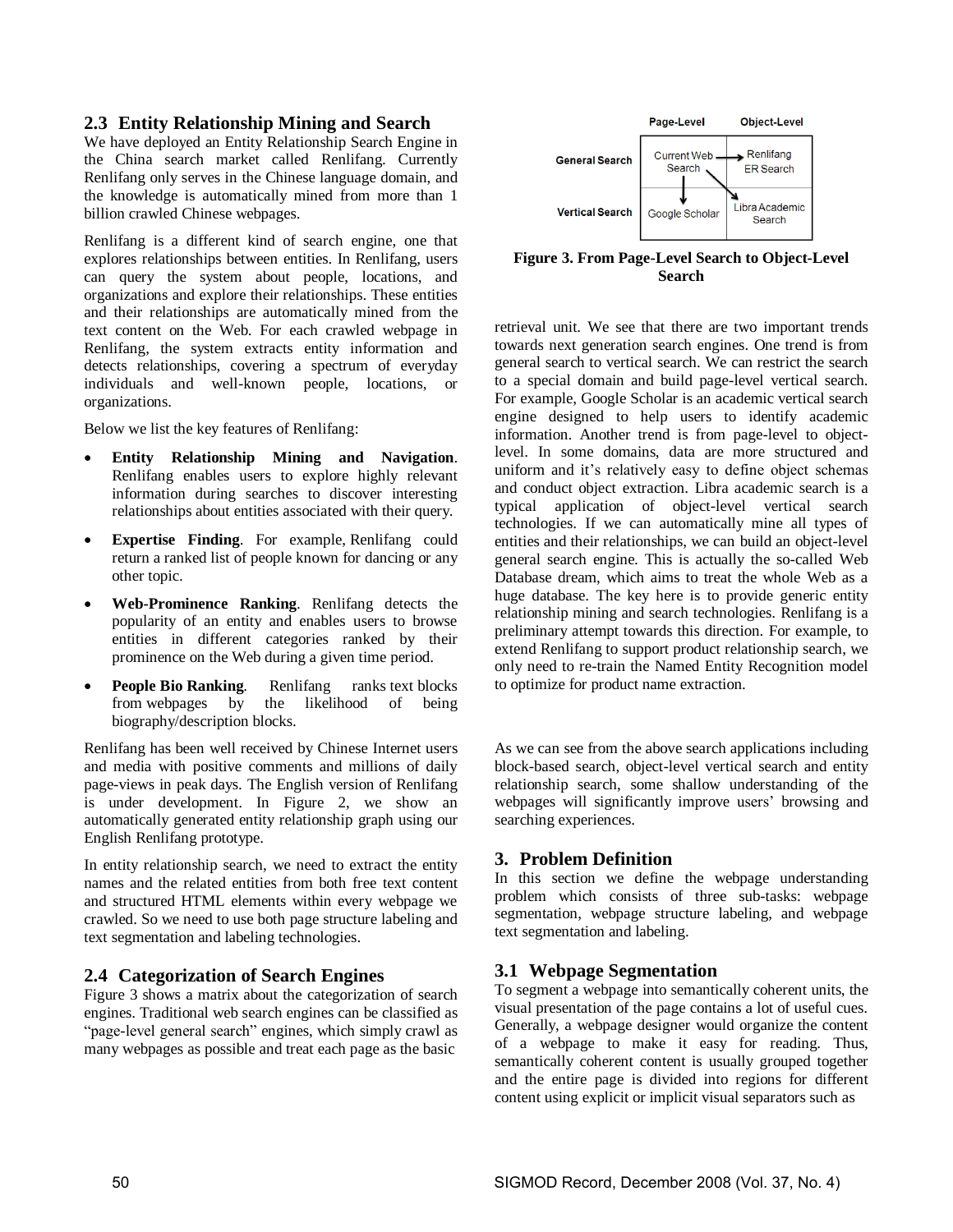

**Figure 4. A sample webpage with two similar data records** 



**Figure 5. The vision-tree of the page in Figure 4.**

lines, blank areas, images, font sizes, and colors [2]. Our goal is to derive this content structure from the visual **.** presentation of a webpage.

We formally define the webpage segmentation problem below.

*Definition 3.1 (Webpage Segmentation): Given a webpage, webpage segmentation is the task of partitioning the page at the semantic level and constructing a vision-tree for the page. Each node in the vision-tree will correspond to a block of coherent content in the original page (See Figure 1 for an example).* 

Based on the definition, the output of webpage segmentation is the vision-tree of a webpage. Each node on this vision-tree represents a data region in the webpage, which is called a *block*. The root block represents the whole page. Each inner block is the aggregation of all its child blocks. All leaf blocks are atomic units (*i.e.,* elements) and form a flat segmentation of the webpage. Since vision-tree can effectively keep related content together while separating semantically different blocks from one another, we use it as the data representation format of the webpage segmentation results. Figure 5 is a vision-tree for the page in Figure 4, where we use rectangles to denote the inner blocks and use ellipses to denote the leaf blocks (or

elements). Due to space limitations, the blocks denoted by dotted rectangles are not fully expanded.

# **3.2 Webpage Structure Labeling**

After webpage segmentation, we will have a vision-tree representation of a webpage keeping semantically coherent content together as web blocks. The webpage structure labeling task is to assign semantic labels to the blocks on a webpage (i.e., nodes on vision-tree). For different applications, the semantic label space could be different. For example,

- For Web object extraction, the label space consists of a label called Object Block and several labels corresponding to the individual attribute names of the object (for example, the *name*, *image*, *price* and *description* of a product for sale). The web object extraction problem can be solved as a webpage structure labeling problem assuming we don't need to further segment the HTML elements which are the leaf nodes of the vision-tree [14].
- For the webpage main block detection application, the label space could consist of the following: Main Block, Navigation Bar, Copyright, Advertisement, etc.

Below we define the webpage structure labeling problem.

*Definition 3.2 (Webpage Structure Labeling): Give a vision-tree of a page, let*  $x = \{x_0, x_1, \dots, x_N\}$  *be the features of all the blocks and each component*  x*i is a feature vector of one block, and let*  $y = {y_0, y_1, \dots, y_N}$  *be one possible label assignment of the corresponding blocks. The goal of webpage structure labeling is to compute maximum a posteriori (MAP) probability of*  y *:* 

$$
y^* = \arg\max p(y | x)
$$

### **3.3 Webpage Text Segmentation and Labeling**

The page segmentation task segments a webpage into blocks and constructs a vision-tree for the webpage, and then the webpage structure labeling task detects the object blocks and labels HTML elements on the vision-tree using attribute names. However, how to effectively segment and label the text content inside HTML elements is still an open problem. As we pointed out in section 2, text segmentation and labeling are critical for entity relationship search engines which need to extract entity information from both the free text content and structured blocks of billions of crawled webpages. Since much of the text content on a webpage is often text fragments and not strictly grammatical, traditional natural language processing techniques that typically expect grammatical sentences, are no longer directly applicable.

In Figure 6, we show an example webpage containing local entity information. As we can see, the address information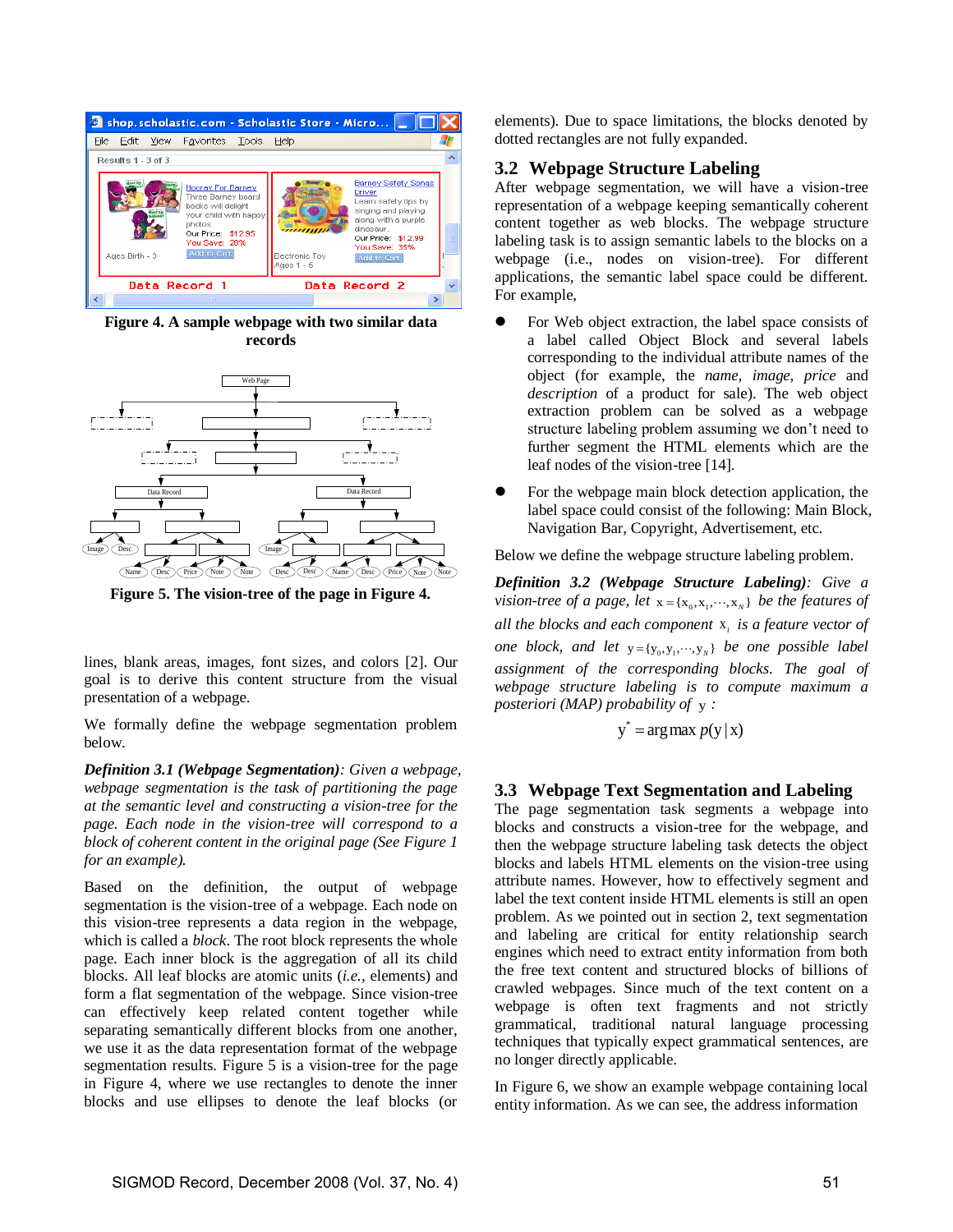

**Figure 6. An example webpage containing local objects** 

of the local business on the webpage is regularly formatted in a visually structured block: the first line of the block contains the business name with bold font; the second line contains the street information; the third line contains the city, state and zip code. As we can see, the attributes in an object block are always short strings. It is quite difficult to identify business names correctly only with the structure (i.e., visual layout) information and text features of these short strings (e.g., regular expression and word emission probability). For example, there is not much evidence for "Caffe Amici Espresso" to be labeled as the business name in the object block shown in Figure 6. Fortunately, the business name is mentioned not only in the object block but also in the natural language sentences outside the object block, such as "Thank you for taking the time to contact us at Caffe Amici Espresso" and "Caffe Amici Espresso guarantees satisfaction on all products we sell".

We believe that if we could collect more information about an object, we can make better decisions on it. For example, it would be much more accurate and easier if we could label all the mentions of the business name "Caffe Amici Espresso" together, no matter where it appeared in the webpage: object blocks or natural language sentences.

Below we define the webpage text segmentation and labeling problem.

*Definition 3.3 (Webpage Text Segmentation and Labeling)*: *Given a vision-tree of a page, let*   $x = {x_0, x_1, \dots, x_N}$  be the features of all the word occurrences *on the tree and each component*  x*i is a feature vector of one word occurrence. The goal of webpage text segmentation and labeling is to find the optimization segmentation and labeling S\*:* 

$$
\mathbf{S}^* = \arg\max_{\mathbf{S}} p(\mathbf{S} \mid \mathbf{X})
$$

# **4. Models for Webpage Understanding**

In this section, we introduce models/algorithms for webpage understanding subtasks: webpage segmentation, structure labeling, and web text segmentation and labeling. In particular, in Section 4.4, we argue that joint optimization of the subtasks significantly improves the performance of the individual subtasks.

# **4.1 Webpage Segmentation**

An intuitive way to segment a page is based on the layout of a webpage. This way, a webpage is generally separated into 5 regions: top, down, left, right and center [5]. The drawback of this method is that such a layout template cannot fit into all webpages. Furthermore, the segmentation is too rough to exhibit semantic coherence.

Compared with the above segmentation, Vision-based Page Segmentation (VIPS) excels in both an appropriate partition granularity and a coherent semantic aggregation. By detecting useful visual cues based on DOM structure, a tree-like vision-based content structure of a webpage is obtained. The granularity is controlled by *a degree of coherence* (DOC) which indicates how coherent each block is. VIPS can efficiently keep related content together while separating semantically different blocks from each other. Each block in VIPS is represented as a node in a tree. The root is the whole page; inner nodes are the top level coarser blocks; child nodes are obtained by partitioning the parent node into finer blocks; all leaf nodes consist of a flat segmentation of a webpage with an appropriate coherent degree. The stopping of the VIPS algorithm is controlled by a predefined DOC (PDOC), which plays a role as a threshold to indicate the finest granularity that we are satisfied with [2]. The segmentation only stops when the DOCs of all blocks are no smaller than the PDOC.

However, if we combine webpage segmentation and structure labeling together, we don't need to guess the predefined DOC to segment a webpage into blocks with a satisfied degree of granularity. The leaf nodes of the visiontree could be the HTML elements, and we just need to assign labels to the nodes of the tree to detect the blocks we are interested in.

# **4.2 Webpage Structure Labeling**

After the webpage segmentation task, a webpage is represented as a vision-tree, and the webpage structure labeling task becomes the task of assigning labels to the nodes on a vision-tree. We introduce a probabilistic model called Hierarchical Conditional Random Field (HCRF) model for webpage structure labeling.

For the page in Figure 4, the HCRF model is shown in Figure 7, where we also use rectangles to denote inner nodes and use ovals to denote leaf nodes. The dotted rectangles are for the blocks that are not fully expanded. Each node on the graph is associated with a random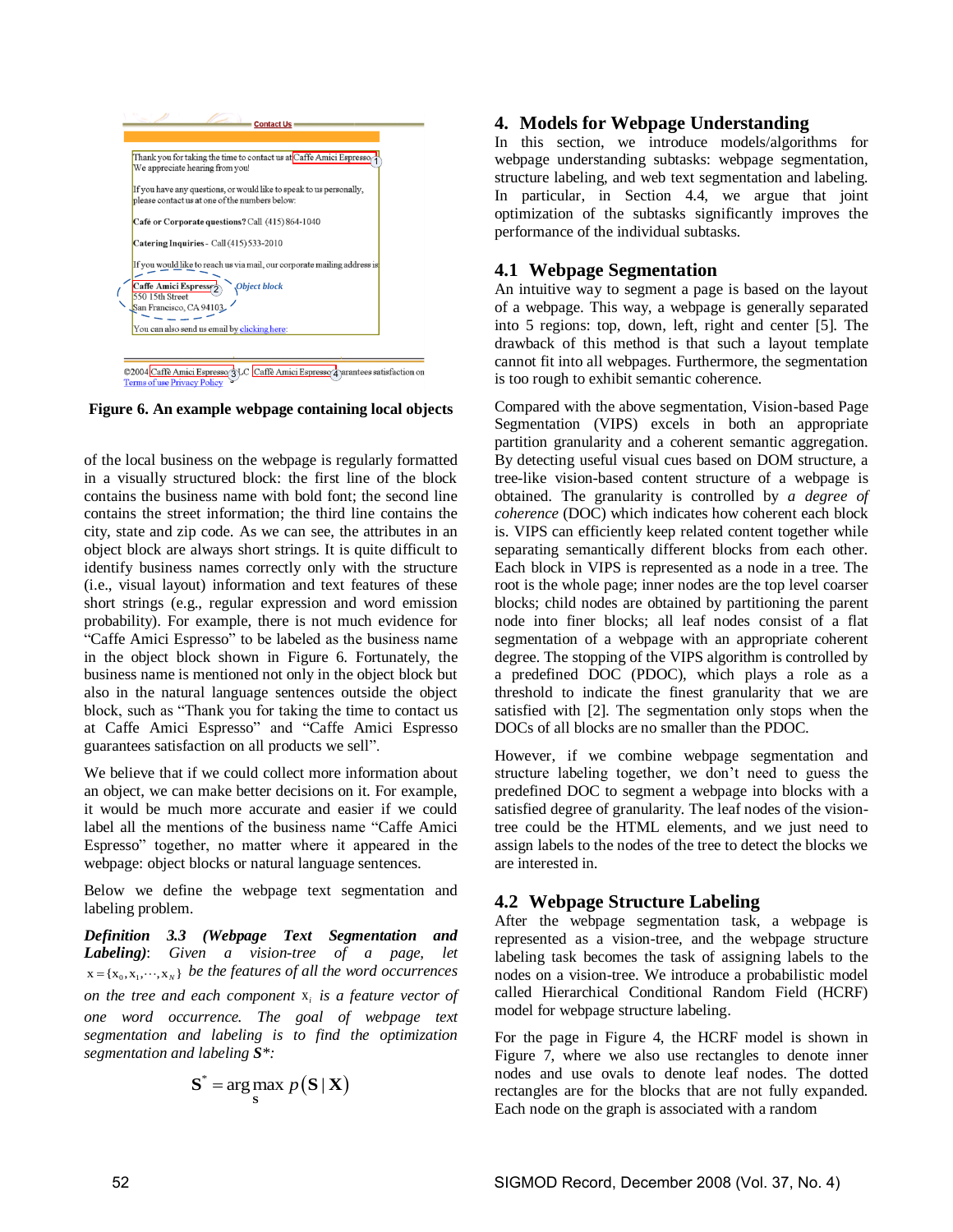

**Figure 7. The HCRF model for the page in Figure 4.**

variable  $Y_i$ . We currently model the interactions of sibling variables via a linear-chain, although more complex structure such as two-dimensional grid can also be used.

As a conditional model, HCRF can efficiently incorporate any useful features for webpage structure labeling. By incorporating hierarchical interactions, HCRF could incorporate long distance dependencies and achieve promising results [14].

# **4.3 Webpage Text Segmentation and Labeling**

The existing work on text processing cannot be directly applied to web text understanding. This is because the text content on webpages is often not as regular as those in natural language documents and many of them are less grammatical text fragments. One possible method of using NLP techniques for web text understanding is to first manually or automatically identify logically coherent data blocks, and then concatenate the text fragments within each block into one string via some pre-defined ordering method. The concatenated strings are finally put into a text processing method, such as CRYSTAL [10] or Semi-CRF [9], to identify target information. [4][10] are two attempts in this direction.

It is natural to leverage the webpage structure labeling results to first concatenate the text fragments within the blocks generated by VIPS, and then use Semi-CRF to process the concatenated strings with the help of structure labeling results. However it would be more effective if we could jointly optimize the structure labeling task and the text segmentation and labeling task together.

## **4.4 Integrated Webpage Understanding**

Now we have introduced the three subtasks of webpage understanding: webpage segmentation, webpage structure labeling, and webpage text segmentation and labeling. We argue that we need a unified model to jointly optimize these webpage understanding tasks. This is because with more semantic understanding of the text tokens we could perform better structure labeling, and with better structure labeling we can perform better page segmentation, and vice versa.

We don't have a unified model to integrate all the three subtasks yet, but we have done some initial work to jointly optimize two subtasks. Our recent work [15] shows that the joint optimization of webpage segmentation and structure labeling tasks improves the performance of both tasks, and we will introduce another recent work [12] on integrated webpage structure labeling and text segmentation and labeling below.

Given the data representation of the page structure and text strings, we can define the joint optimization problem formally as follows.

*Definition 4.1 (Joint Optimization of Structure Understanding and Text Segmentation and Labeling)*: *Given a vision tree X, the goal of joint optimization of structure understanding and text segmentation and labeling is to find the optimal assignment of the node labels and text segmentations (H, S)\*:* 

$$
(\mathbf{H}, \mathbf{S})^* = \underset{\mathbf{(S}, \mathbf{H})}{\arg \max} p(\mathbf{H}, \mathbf{S} | \mathbf{X}) \cdot
$$

Here, all the segmentation and labels of the leaf nodes on the vision tree are denoted as  $S = \{s_1, s_2, \ldots s_i, \ldots s_{|S|}\}\)$ , and **H**  $= \{h_1, h_2, \ldots, h_i, \ldots, h_{|\mathbf{X}|}\}$  represents the labels of the nodes on the vision-tree **X.**

This problem is too hard because the searching space is the Cartesian product of both label spaces. Fortunately, the negative logarithm of the posterior will be a convex function, if we use the exponential function as the potential function. Then we can use the coordinate-wise optimization to optimize **H** and **S** iteratively. In this manner, we can solve two simpler conditional optimization problems instead, i.e., we perform the structure understanding and text understanding separately and iteratively. As we introduced before, the state-of-the-art models for structure understanding and text understating are HCRF and Semi-CRF respectively. However, we need to make them interact with each other. Therefore, we extend them by introducing additional parameters. We extend the HCRF model by introducing text segment feature functions with the segmentation of the text strings as their input. The Semi-CRF model is extended by introducing both the label of the corresponding node on the vision-tree and the segmentation results over all the nodes on the vision-tree in the last iteration.

We evaluated the performance of the joint optimization using a local entity extraction task. The extraction results show that the accuracy of all the attributes of the joint optimization model are significantly better than optimizing webpage structure labeling and text segmentation and labeling separately.